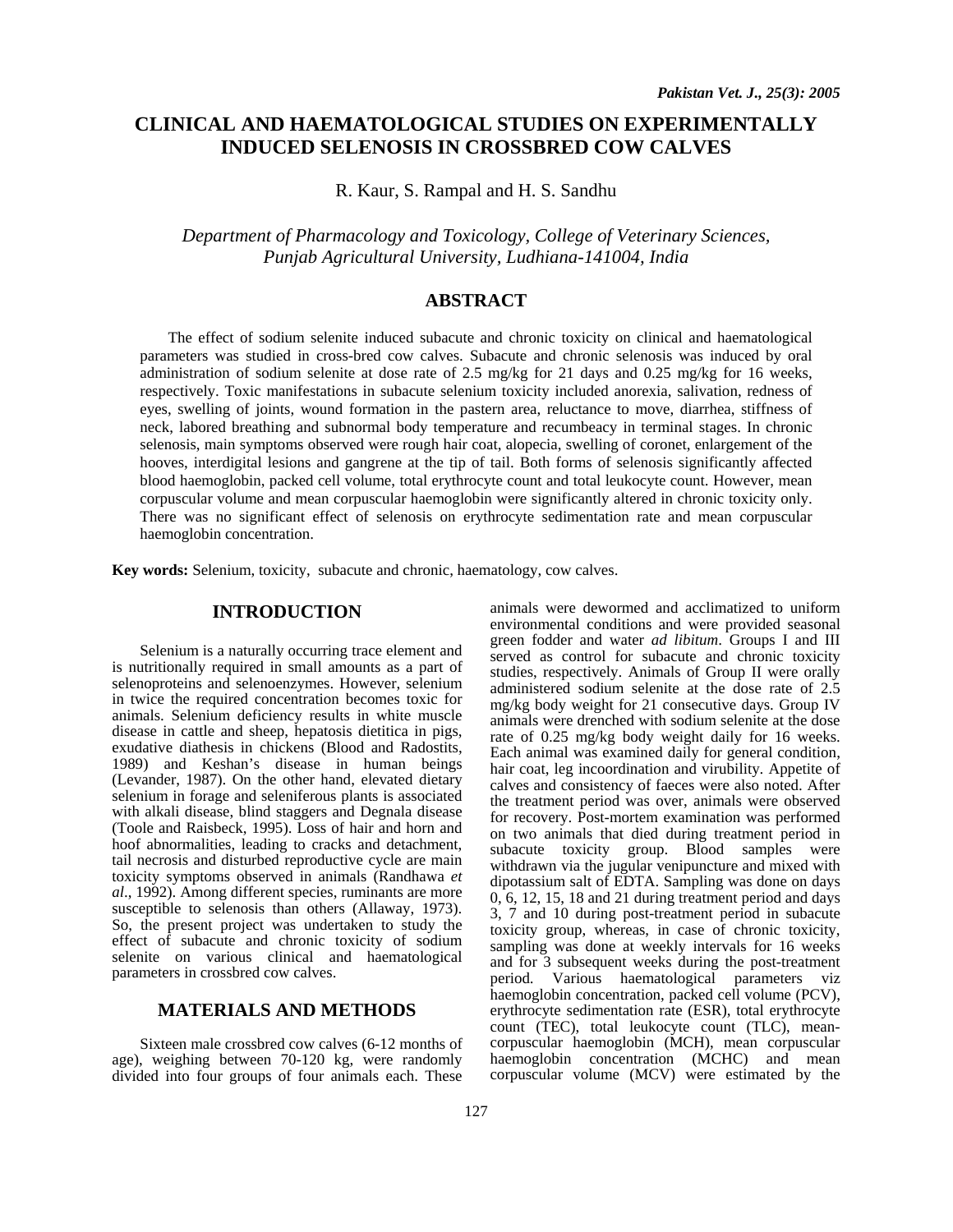methods of Benjamin (1985). Significance of differences between contol and treatment groups of respective categories was determined with the help of student's t-test.

## **RESULTS AND DISCUSSION**

The subacute and chronic toxicity of selenium was induced by daily oral administration of sodium selenite @ 2.5 mg/kg for 21 days and 0.25 mg/kg for 16 weeks, respectively. In subacute toxicity group, the symptoms started appearing from  $6<sup>th</sup>$  day onwards (Table 1) and these included anorexia, redness of eyes, swelling of joints as well as base of ear and wound formation on pastern region. Two of the animals died within 18-21 days. In terminal stages, there was stiffness of neck (Plate 1), respiratory distress and subnormal body temperature. However, in case of experimentally induced chronic selenosis, typical toxic symptoms i.e. alopecia, cracks on hooves, elongation of hooves, interdigital lesions, ring formation on coronet region and gangrene at tip of tail (Plate 2) were observed after 12 weeks of exposure, but there was no mortality. After the discontinuation of sodium selenite treatment lesions subsided without any treatment in all the surviving animals probably because of very rapid elimination of selenium from the body.

**Table 1: Chronology of appearance of symptoms in experimentally induced selenosis in crossbred cow calves** 

| <b>Symptoms</b>                       | <b>Subacute</b><br>selenosis | <b>Chronic</b><br>selenosis |  |  |  |
|---------------------------------------|------------------------------|-----------------------------|--|--|--|
|                                       | Time (days)                  |                             |  |  |  |
| Slight redness of eyes,<br>salivation | 6-9                          |                             |  |  |  |
| Wound formation on                    | $9 - 12$                     |                             |  |  |  |
| pastern region                        |                              |                             |  |  |  |
| Slight roughness of<br>hair coat      | $12 - 15$                    | 30-60                       |  |  |  |
| Diarrhea                              | $10 - 12$                    | 90-100                      |  |  |  |
| Swelling at joints and                | 12-18                        |                             |  |  |  |
| ear base                              |                              |                             |  |  |  |
| Reluctance to                         | 16-18                        | 100-110                     |  |  |  |
| move/lameness                         |                              |                             |  |  |  |
| Stiffness of neck,                    | 18-21                        |                             |  |  |  |
| labored breathing                     |                              |                             |  |  |  |
| Overgrowth of hooves                  |                              | 100-110                     |  |  |  |
| Gangrene at tail tip                  |                              | 110-120                     |  |  |  |
| Interdigital lesions                  |                              | 110-120                     |  |  |  |

The blood haemoglobin content of animals experimentally induced with subacute selenium toxicosis showed a significant decrease from 12.6  $\pm$ 0.92 g/dl on 0 day to  $8.99 \pm 0.27$  g/dl on  $12<sup>th</sup>$  day and fell to a level of 7.76  $\pm$  0.25 g/dl by the 18<sup>th</sup> day (Table 2). However, the blood haemoglobin concentration started increasing gradually after withdrawal of selenium treatment and returned to normal by  $10<sup>th</sup>$  day of post-treatment period.



**Plate 1: Stiffness of neck in crossbred cow calf with experimentally induced subacute selenium toxicity.** 



**Plate 2: Ring formation in coronet region and wounds in the pastern area in a crossbred cow calf with experimentally induced subacute selenium toxicity.** 

In chronic selenosis, haemoglobin concentration decreased to almost half of pretreatment level by the 8<sup>th</sup> week (Table 3). Thereafter, the haemoglobin concentration was significantly lower even 3 weeks after the withdrawal of selenite treatment. The decline in the haemoglobin levels could be due to the inhibition of delta-amino levulinate dehydratase, a key enzyme required for the haemoglobin synthesis. Barbose *et al*. (1998) has reported that sodium selenite, an inorganic salt of selenium, inhibits the delta-amino levulinate dehydratase. These results are in tune with the findings of a decline in blood haemoglobin content during chronic selenosis in cattle (Mitra *et al.,* 1996) and buffaloes (Kumar *et al.,* 1989; Dhillon *et al.,* 1992a; Ghosh *et al.,* 1993). Randhawa *et al.* (1992) reported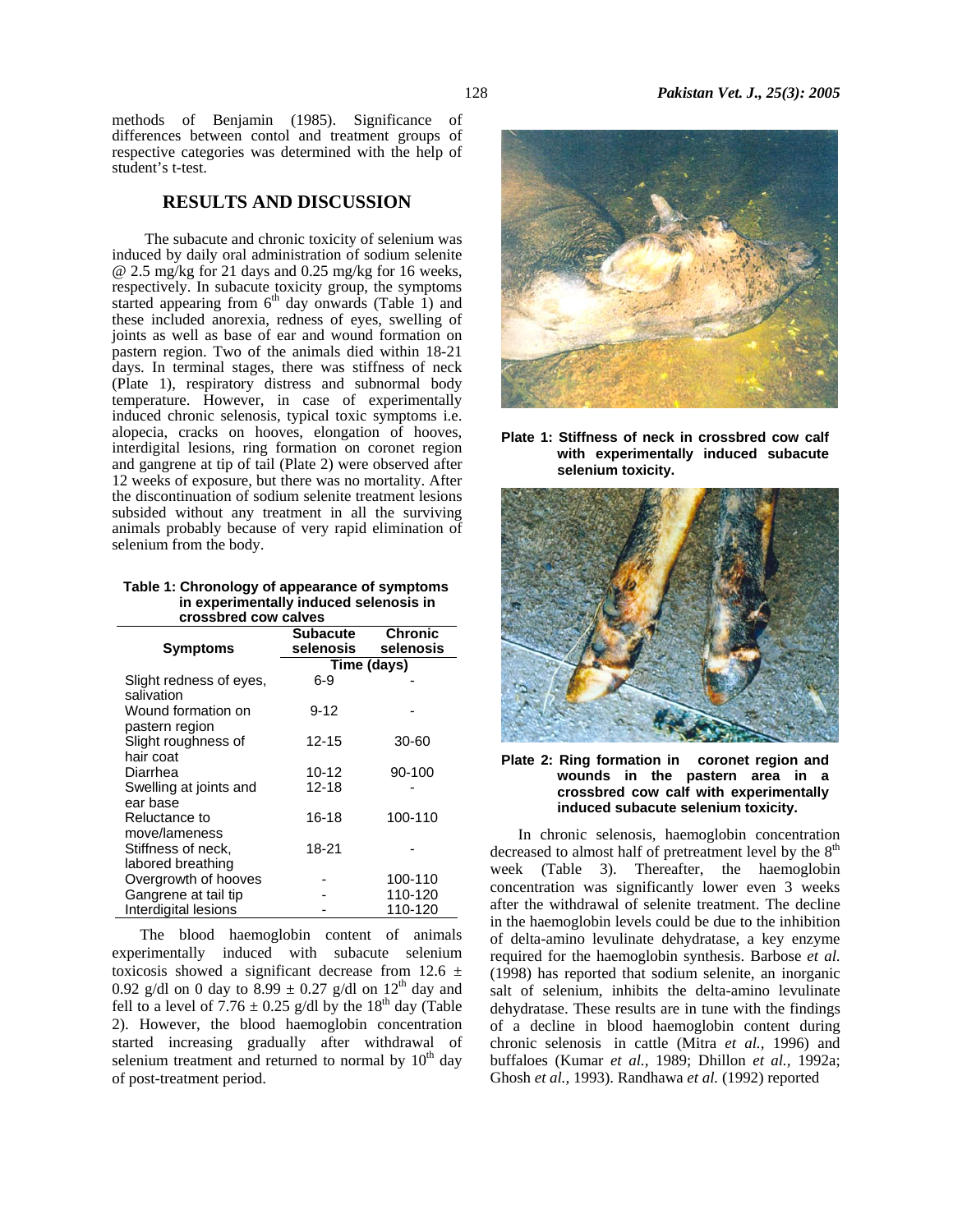| Table 2: | Effect of repeated oral administration of sodium selenite (2.5 mg/kg body |                                                        |  |  |  |  |  |
|----------|---------------------------------------------------------------------------|--------------------------------------------------------|--|--|--|--|--|
|          | weight) on                                                                | haemoglobin concentration, packed cell volume and mean |  |  |  |  |  |
|          | corpuscular haemoglobin in crossbred cow calves                           |                                                        |  |  |  |  |  |

|                | <b>Treatment</b>                 |            |                                      |        |                     |                   | <b>Post-treatment</b> |                   |                   |
|----------------|----------------------------------|------------|--------------------------------------|--------|---------------------|-------------------|-----------------------|-------------------|-------------------|
| Time<br>(days) | $\bf{0}$                         | 6          | 12                                   | 15     | 18                  | 21                | 3                     | 7                 | 10                |
|                | Haemoglobin concentration (g/dl) |            |                                      |        |                     |                   |                       |                   |                   |
| Control        | 11.6                             | 12.4       | 11.3                                 | 11.6   | 11.6                | 11.9              | 12.9                  | 11.4              | 12.6              |
|                | $0.66 \pm$                       | ± 1.06     | ± 0.57                               | ± 0.53 | ± 0.48              | ± 0.58            | ± 0.26                | ± 0.48            | ± 0.72            |
| Treated        | 12.6                             | 10.2       | 8.99                                 | 7.94   | 7.76                | 6.97 <sup>b</sup> | 8.43 <sup>b</sup>     | 10.5 <sup>b</sup> | $11.5^{b}$        |
|                | ± 0.92                           | ± 0.35     | $\pm 0.27$                           | ± 0.46 |                     |                   |                       |                   |                   |
|                | Packed cell volume (%age)        |            |                                      |        |                     |                   |                       |                   |                   |
| Control        | 38.6                             | 38.2       | 37.3                                 | 37.5   | 36.9                | 39.2              | 37.7                  | 37.4              | 38.2              |
|                | ± 0.95                           | ± 1.98     | ± 1.76                               | ± 1.45 | ± 1.46              | ± 1.24            | ± 1.42                | ± 1.56            | ± 1.39            |
| Treated        | 39.7                             | 34.9       | 29.2                                 | 27.3   | 26.1                | $23.1^{b}$        | $28.2^{b}$            | $29.6^{b}$        | 32.0 <sup>b</sup> |
|                | $\pm 0.77$                       | $\pm 0.88$ | ± 2.28                               | ± 3.72 | $\pm 2.40^{**}$ a   |                   |                       |                   |                   |
|                |                                  |            | Mean corpuscular haemoglobin (pq/dl) |        |                     |                   |                       |                   |                   |
| Control        | 27.5                             | 30.1       | 27.8                                 | 28.0   | 28.5                | 29.2              | 32.0                  | 28.0              | 31.1              |
|                | ± 2.05                           | ± 3.64     | ± 2.40                               | ± 2.45 | ± 2.59              | ± 2.35            | ± 1.63                | ± 1.97            | ± 3.11            |
| Treated        | 31.5                             | 25.7       | 23.2                                 | 21.2   | 19.2                | $18.2^{b}$        | $22.3^{b}$            | $27.5^{b}$        | $29.5^{b}$        |
|                | ± 4.22                           | ± 1.68     | ± 1.16                               | ± 1.57 | ± 2.43 <sup>a</sup> |                   |                       |                   |                   |
| $*P < 0.05$    |                                  |            | ** $P < 0.0$                         |        |                     |                   |                       |                   |                   |

a: Mean  $\pm$  SE of three animals b: Mean  $\pm$  S.E of two animals

that animals affected with chronic selenosis had 35% less haemoglobin and suffered from macrocytic and hypochromic anaemia.

The trend of fall of PCV was in close resemblance with that of haemoglobin. In subacute toxicity studies, significant fall in PCV was recorded on 12<sup>th</sup> day (29.2  $\pm$ 2.28%), which further gradually declined to  $26.1 \pm$ 2.4% by the  $18<sup>th</sup>$  day of selenium treatment (Table 2). The PCV values remained lower even in the posttreatment period. However, in chronic selenosis, PCV showed a significant decrease from  $6<sup>th</sup>$  week to  $16<sup>th</sup>$ week of treatment (Table 3). The PCV levels remained significantly lowered even three weeks after withdrawal of sodium selenite treatment. The findings of lowered PCV in chronic selenosis in crossbred cow calves correlates very well with the finding of lowered PCV in cattle (Mitra *et al.,* 1996), buffaloes (Kumar *et al.,* 1989; Dhillon *et al.,* 1992b; Ghosh *et al.,* 1993; Deore, 2000) and pigs (Baker *et al.,* 1989). However, on the contrary, Ellis *et al.* (1997) reported no effect of chronic selenosis on PCV in cattle. The decrease in Hb and PCV in our study may be due to selenium-induced haemolytic anemia (Halverson *et al.,* 1970), reduced synthesis of haemoglobin (Nagai, 1959) or depressed PCV (Goehring *et al.,* 1984).

The subacute toxicity of sodium selenite resulted in a significant decrease in TEC from  $4.12 \pm 0.11$  x  $10^6/\text{mm}^3$  on 0 day to 3.88 ± 0.05 x  $10^6/\text{mm}^3$  on  $12^{\text{th}}$  day (Table 4). The counts were significantly lower at all the time intervals studied. The average value of TEC of all the animals experimentally induced with chronic selenosis on 0 day of treatment was  $4.09 \pm 0.06$  x 10<sup>6</sup>/mm<sup>3</sup> (Table 5). These showed a significant decrease by the second week of selenite treatment  $(4.03 \pm 0.03 \text{ x})$ 10<sup>6</sup>/mm<sup>3</sup>). Thereafter, TEC remained significantly lower during the treatment period. During the posttreatment period, TEC showed a gradual recovery.

TLC in case of subacute selenosis registered a significant decrease from  $9320.0 \pm 39.2$  per mm<sup>3</sup> on 0 day to  $8650.0 \pm 165$  per mm<sup>3</sup> by  $12<sup>th</sup>$  day of treatment, which further decreased to  $8333.3 \pm 120$  per mm<sup>3</sup> by the  $18<sup>th</sup>$  day of treatment (Table 4). A gradual increase in TLC was observed during post-treatment period. However, in chronic toxicity group, TLC on 0 day was 9350-9600/mm<sup>3</sup>, which showed a significant fall from the  $2^{nd}$  week (9200  $\pm$  126.5 per mm<sup>3</sup>) to the 16<sup>th</sup> week  $(8200 \pm 60.4)$  of treatment (Table 5). During the posttreatment period, the TLC values started increasing. After three weeks of withdrawal of sodium selenite treatment TLC values were  $8600 \pm 126.5$  per mm<sup>3</sup>. This finding is, however, in contrast to finding of Dhillon *et al.,* (1992a), who observed no change in TLC values in cattle and buffaloes thriving on fodder raised on seleniferous soils. The decrease in the TLC could be due to the depressed neutrophil production (Hogan, 1986).

MCV and MCH showed no significant alterations in subacute toxicosis, whereas in chronic selenosis these recorded a significant decline from  $6<sup>th</sup>$  and  $8<sup>th</sup>$ weeks of treatment, respectively. During the posttreatment period, these erythrocytic indices returned to normal.